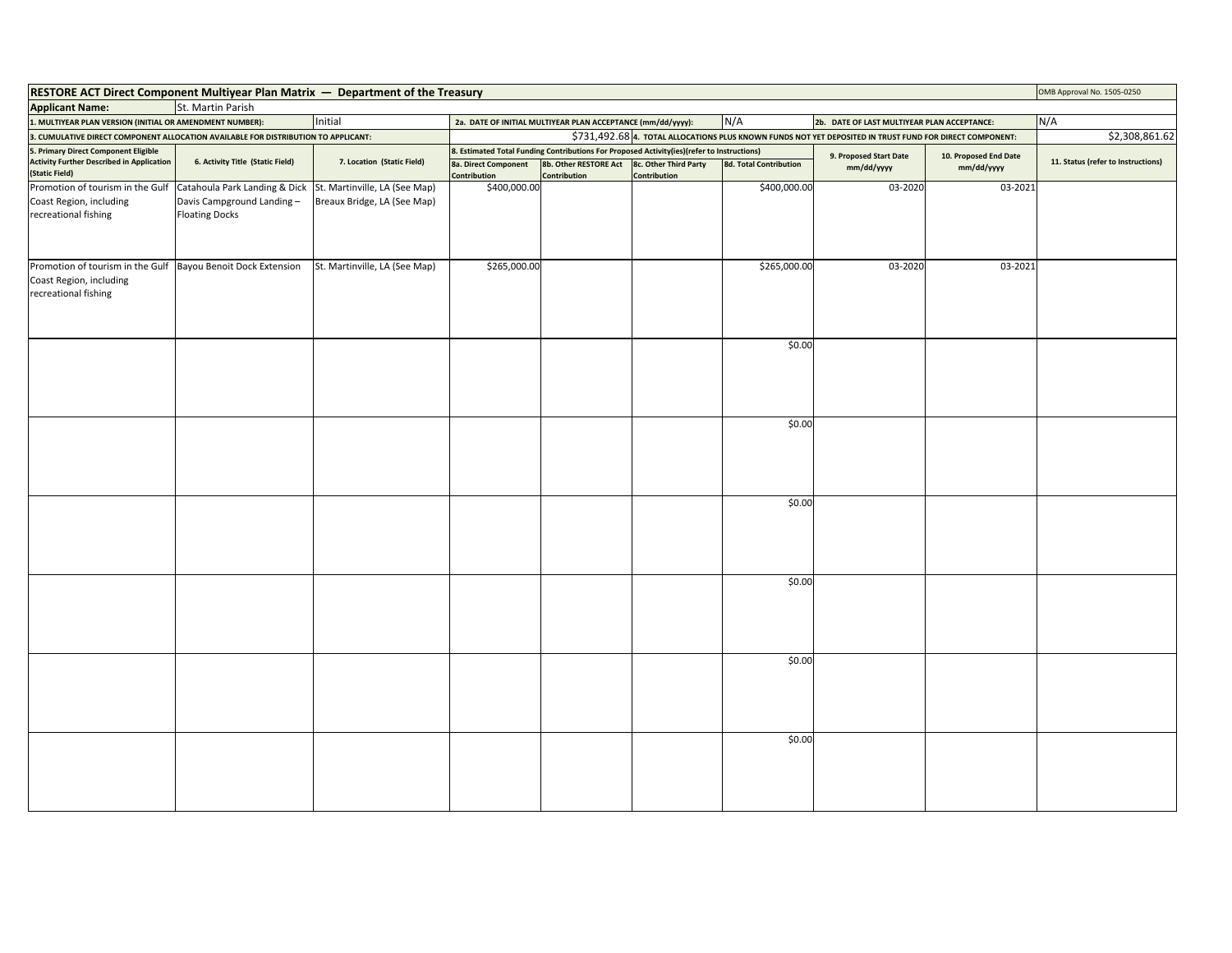|                                                                                                                                                                                                                                |                      |                                                                       |              |        |        | \$0.00 |                                                                                  |  |
|--------------------------------------------------------------------------------------------------------------------------------------------------------------------------------------------------------------------------------|----------------------|-----------------------------------------------------------------------|--------------|--------|--------|--------|----------------------------------------------------------------------------------|--|
|                                                                                                                                                                                                                                |                      |                                                                       |              |        |        |        |                                                                                  |  |
|                                                                                                                                                                                                                                |                      |                                                                       |              |        |        |        |                                                                                  |  |
|                                                                                                                                                                                                                                |                      |                                                                       |              |        |        |        |                                                                                  |  |
|                                                                                                                                                                                                                                |                      |                                                                       |              |        |        |        |                                                                                  |  |
|                                                                                                                                                                                                                                |                      |                                                                       |              |        |        | \$0.00 |                                                                                  |  |
|                                                                                                                                                                                                                                |                      |                                                                       |              |        |        |        |                                                                                  |  |
|                                                                                                                                                                                                                                |                      |                                                                       |              |        |        |        |                                                                                  |  |
|                                                                                                                                                                                                                                |                      |                                                                       |              |        |        |        |                                                                                  |  |
|                                                                                                                                                                                                                                |                      |                                                                       |              |        |        |        |                                                                                  |  |
|                                                                                                                                                                                                                                |                      |                                                                       |              |        |        |        |                                                                                  |  |
|                                                                                                                                                                                                                                |                      |                                                                       |              |        |        | \$0.00 |                                                                                  |  |
|                                                                                                                                                                                                                                |                      |                                                                       |              |        |        |        |                                                                                  |  |
|                                                                                                                                                                                                                                |                      |                                                                       |              |        |        |        |                                                                                  |  |
|                                                                                                                                                                                                                                |                      |                                                                       |              |        |        |        |                                                                                  |  |
|                                                                                                                                                                                                                                |                      |                                                                       |              |        |        |        |                                                                                  |  |
|                                                                                                                                                                                                                                |                      |                                                                       |              |        |        | \$0.00 |                                                                                  |  |
|                                                                                                                                                                                                                                |                      |                                                                       |              |        |        |        |                                                                                  |  |
|                                                                                                                                                                                                                                |                      |                                                                       |              |        |        |        |                                                                                  |  |
|                                                                                                                                                                                                                                |                      |                                                                       |              |        |        |        |                                                                                  |  |
|                                                                                                                                                                                                                                |                      |                                                                       |              |        |        |        |                                                                                  |  |
|                                                                                                                                                                                                                                |                      |                                                                       |              |        |        |        |                                                                                  |  |
|                                                                                                                                                                                                                                |                      |                                                                       |              |        |        | \$0.00 |                                                                                  |  |
|                                                                                                                                                                                                                                |                      |                                                                       |              |        |        |        |                                                                                  |  |
|                                                                                                                                                                                                                                |                      |                                                                       |              |        |        |        |                                                                                  |  |
|                                                                                                                                                                                                                                |                      |                                                                       |              |        |        |        |                                                                                  |  |
|                                                                                                                                                                                                                                |                      |                                                                       |              |        |        |        |                                                                                  |  |
|                                                                                                                                                                                                                                |                      |                                                                       |              |        |        | \$0.00 |                                                                                  |  |
|                                                                                                                                                                                                                                |                      |                                                                       |              |        |        |        |                                                                                  |  |
|                                                                                                                                                                                                                                |                      |                                                                       |              |        |        |        |                                                                                  |  |
|                                                                                                                                                                                                                                |                      |                                                                       |              |        |        |        |                                                                                  |  |
|                                                                                                                                                                                                                                |                      |                                                                       |              |        |        |        |                                                                                  |  |
|                                                                                                                                                                                                                                |                      |                                                                       |              |        |        |        |                                                                                  |  |
|                                                                                                                                                                                                                                |                      | 12. ESTIMATED TOTAL FUNDING CONTRIBUTIONS FOR ACTIVITY(IES) (refer to |              |        |        |        | Please note: Grant awards may reflect non-material changes in proposed dates and |  |
|                                                                                                                                                                                                                                | <b>Instructions)</b> |                                                                       | \$665,000.00 | \$0.00 | \$0.00 |        | \$665,000.00 estimated funding.                                                  |  |
| According to the Paperwork Reduction Act of 1995, no persons are required to respond to a collection of information unless it displays a valid OMB control number. The valid OMB control number for this information collectio |                      |                                                                       |              |        |        |        |                                                                                  |  |

According to the Paperwork Reduction Act of 1995, no persons are required to respond to a collection of information unless it displays a valid OMB control number. The valid OMB control number for this information is 1505-0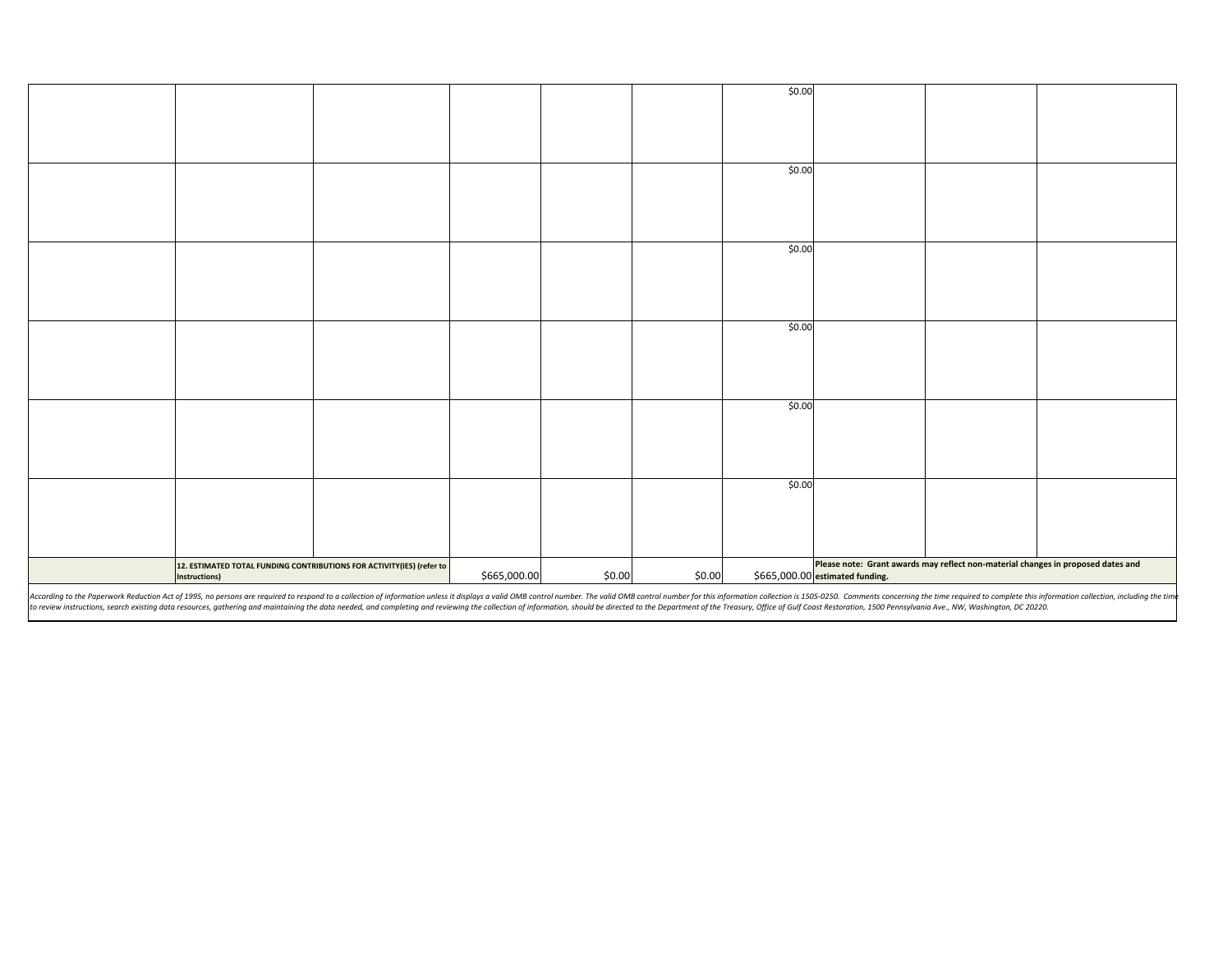## **RESTORE ACT Direct Component Multiyear Plan Narrative**

## **Department of the Treasury**

OMB Approval No. 1505‐0250

### **Directions: Use this form for the Initial Multiyear Plan and any subsequent amendments to an accepted Multiyear Plan. For amendments, include only new and/or materially modified activities.**

| Multiyear Plan Version (Initial or Amendment Number): | Initial |
|-------------------------------------------------------|---------|
| Date of Initial Multiyear Plan Acceptance:            | N/A     |
| Date of Last Multiyear Plan Acceptance:               | IN/A    |

| Eligible Applicant Name:                                                                                                   | St. Martin's Parish         |  |  |  |  |
|----------------------------------------------------------------------------------------------------------------------------|-----------------------------|--|--|--|--|
| Name and Contact Information of the Person to be contacted (POC) on matters concerning this Multiyear Implementation Plan: |                             |  |  |  |  |
| POC Name:                                                                                                                  | Sean Hundley                |  |  |  |  |
| POC Title:                                                                                                                 | Director of Finance         |  |  |  |  |
| POC Email:                                                                                                                 | shundley@stmartinparish.net |  |  |  |  |
| POC Phone:                                                                                                                 | (337) 394-2200              |  |  |  |  |

### NARRATIVE DESCRIPTION:

1. A description of each activity, including the need, purpose, objective(s), milestones and location. Include map showing the location of each activity.

**St. Martin Parish's multiyear plan includes two projects which totals \$665,000 in Restore Act Funding, using Direct Component contributions from the Restore Act.** 

**Project 1 is the Catahoula Park Landing & Dick Davis Campground Landing Floating Dock System (\$400,000)** 

**Catahoula Park Landing & Dick Davis Campground Landing – Floating Docks (St. Martinville, LA and Breaux Bridge, LA)** 

Description: The proposed project includes the design and construction of 2 floating dock systems in upper St. Martin Parish. The Catahoula Park Landing Dock will be located adjacent to an existing boat launch at Catahoula Park. The Catahoula Lake Landing Dock will be constructed on parish owned property adjacent to the Lake. The Dick Davis Campground Dock will be located adjacent to an existing boat launch at Dick Davis Campground. The Dick Davis Campground Dock will be constructed on privately owned property where St. Martin Parish has the sole use of Property as documented with the Clerk of Court Office. The floating dock will consist of GatorDock (or approved equal) 5'x30' Aluminum Deck Gangway with hand rails as required, Slip resistant Aluminum Frame, Poly tub Floats, Internal Rollers for pile guide & 12" Cleats) supported by timber guard piles.

Need: Floating docks are needed in St. Martin Parish to provide additional safe docking areas for recreational fisherman in the parish. These docks will improve access to the fisheries.

Purpose: The purpose of this project is to increase safe access to the adjacent fisheries to promote tourism and recreational fishing in the parish.

Objectives: The proposed infrastructure will 1) promote tourism in the region by providing areas for tourism and recreational fishing, and (2) benefit the economy of the area.

Project Milestones: 100% engineering and Design (March 2020); Begin Construction (April 2020); Complete Construction (March 2021)

Additional Notes and Clarifications for the Dick Davis Campground Landing:

- floating dock. 1. The RESTORE grant will be conditioned on the parish using the premises as a park for the estimated useful life of the
- 2. The floating dock will be owned and maintained by the St. Martin Parish Government.
- 3. St. Martin Parish agrees to provide the U.S. Department of Treasury with notice if the St. Martin Land Company (or its successors) ever determine to nullify the Parish's rights to the premises within the estimated useful life of the project.

Location: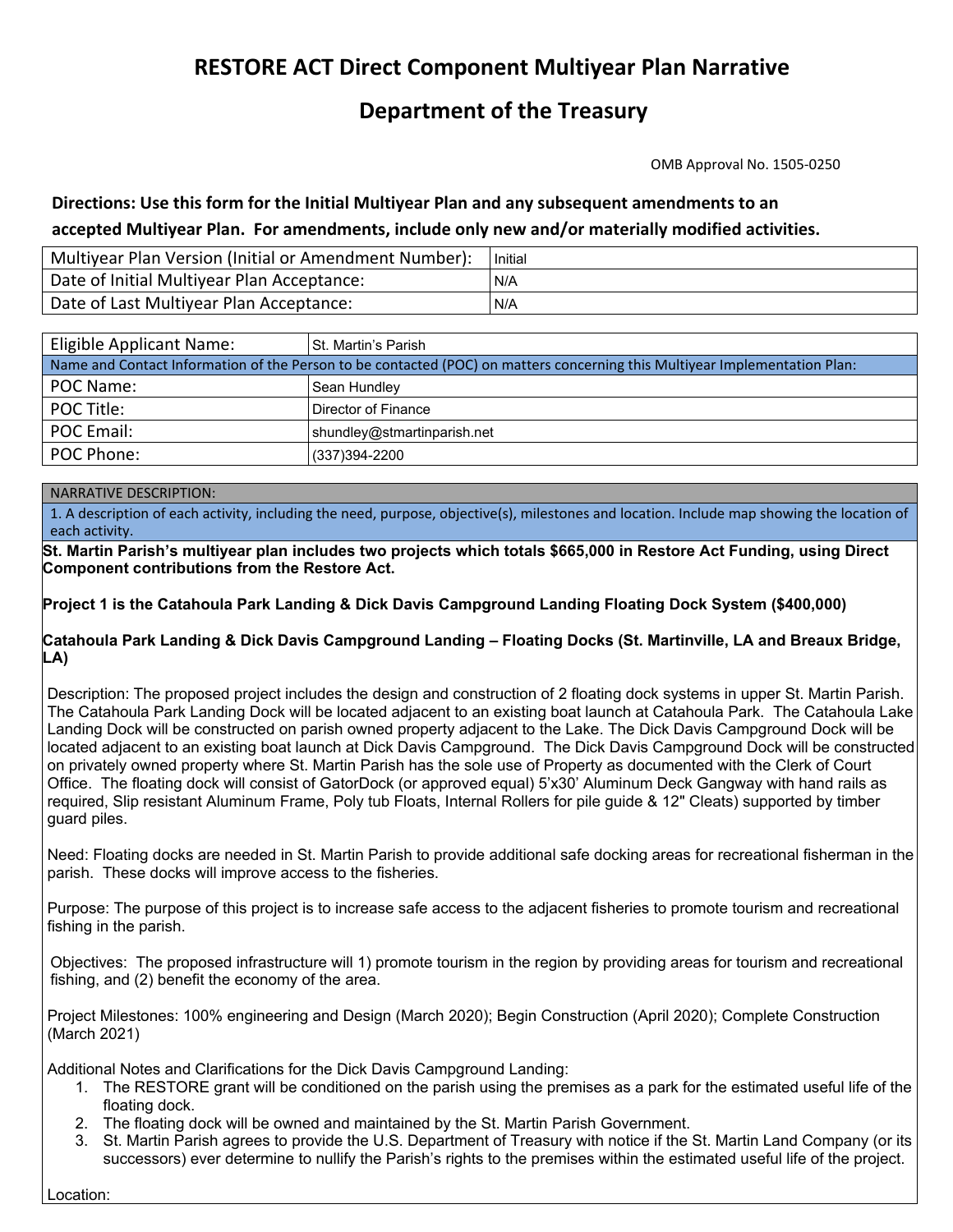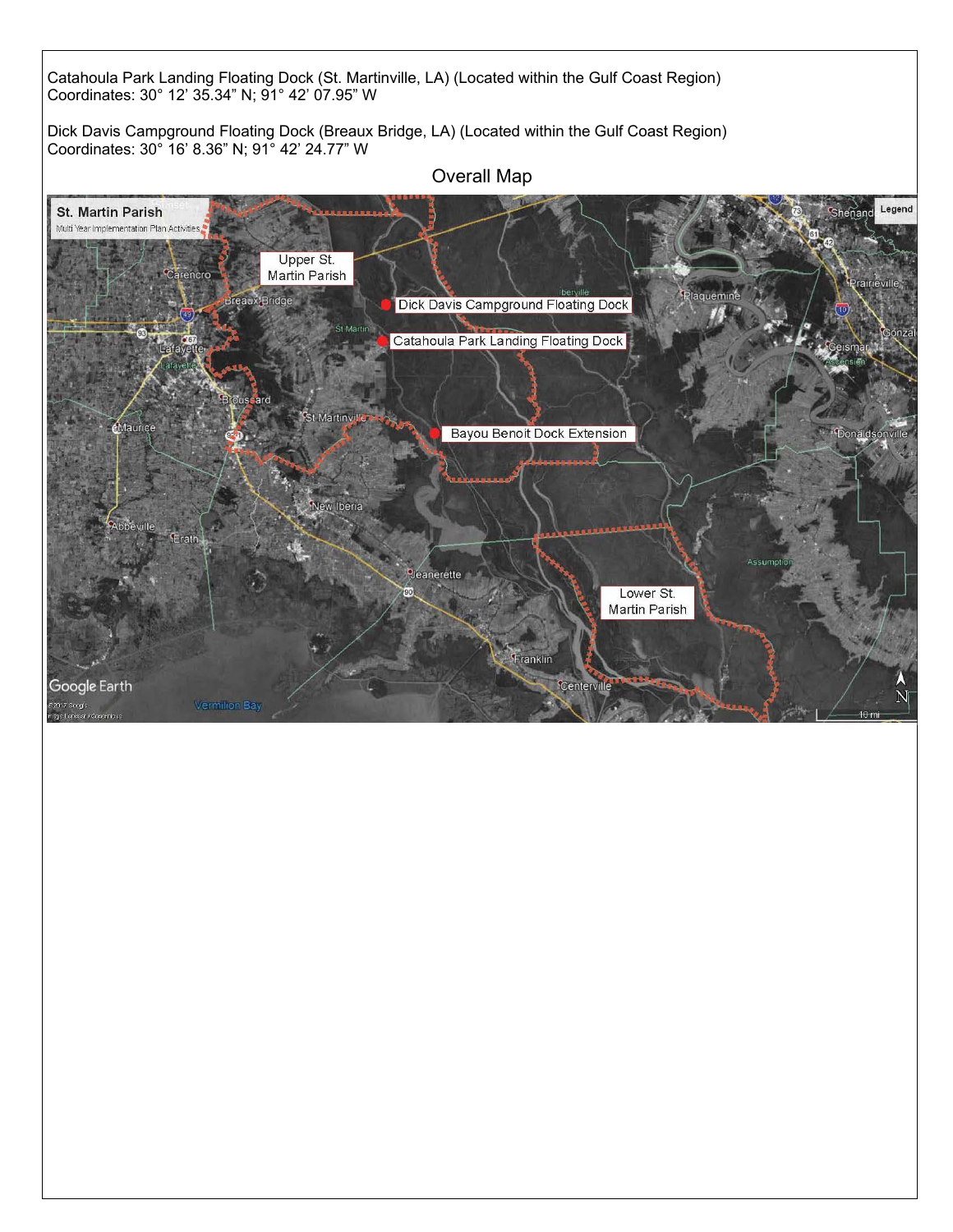# Catahoula Landing Floating Dock

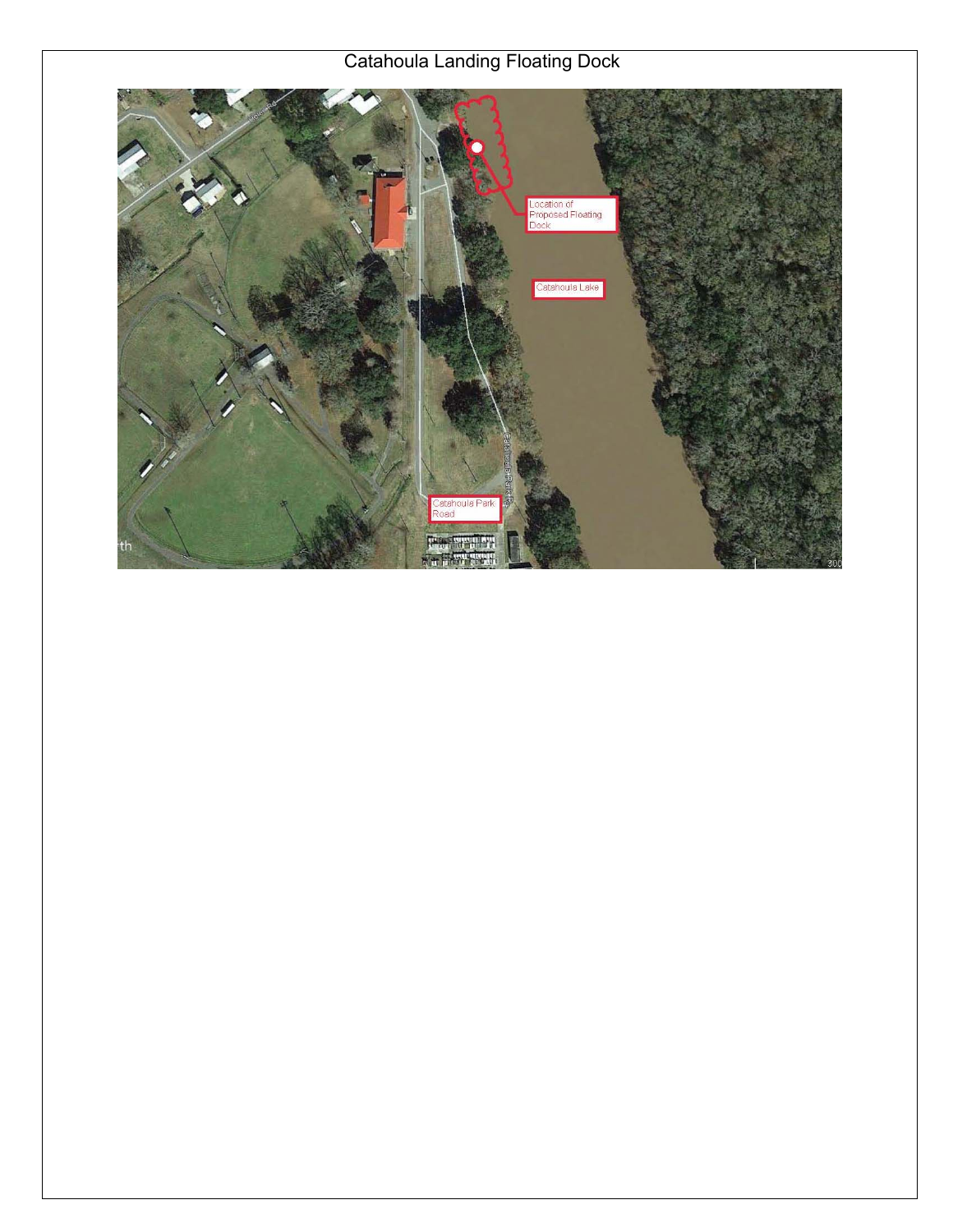Dick Davis Campground Floating Dock



### **Project 2 is Bayou Benoit Dock Extension (\$265,000)**

Description: The proposed project includes the design and construction of a dock extension which includes the addition of materials (import fill and limestone) to elevate the existing landing so it can be used during minor flooding events. Bayou Benoit Landing is located at 2981 Bayou Benoit Levee Road, St. Martinville, LA. The Bayou Benoit Site Improvements Project will be constructed on state owned property where St. Martin Parish has the sole use of the Property, as documented with St. Martin Parish Clerk of Court Office.

Need: Currently, the dock is not usable during minor flooding events. Elevating the landing would provide access for the public including visitors during these events where currently none is available.

Purpose: The purpose of this project is to increase safe access to the adjacent fisheries to promote tourism and recreational fishing in the parish by providing access to the public during minor flood events where no access is available at this landing.

Objectives: The proposed infrastructure will 1) promote tourism in the region by providing areas for tourism and recreational fishing, and (2) benefit the economy of the area.

Project Milestones: 100% engineering and Design (April 2020); Begin Construction (June 2020); Complete Construction (March 2021)

Additional Notes and Clarifications for the Bayou Benoit Dock Extension:

1. St. Martin Parish currently uses the Bayou Benoit Dock as a public boat landing and parking lot for commercial and recreational fisherman.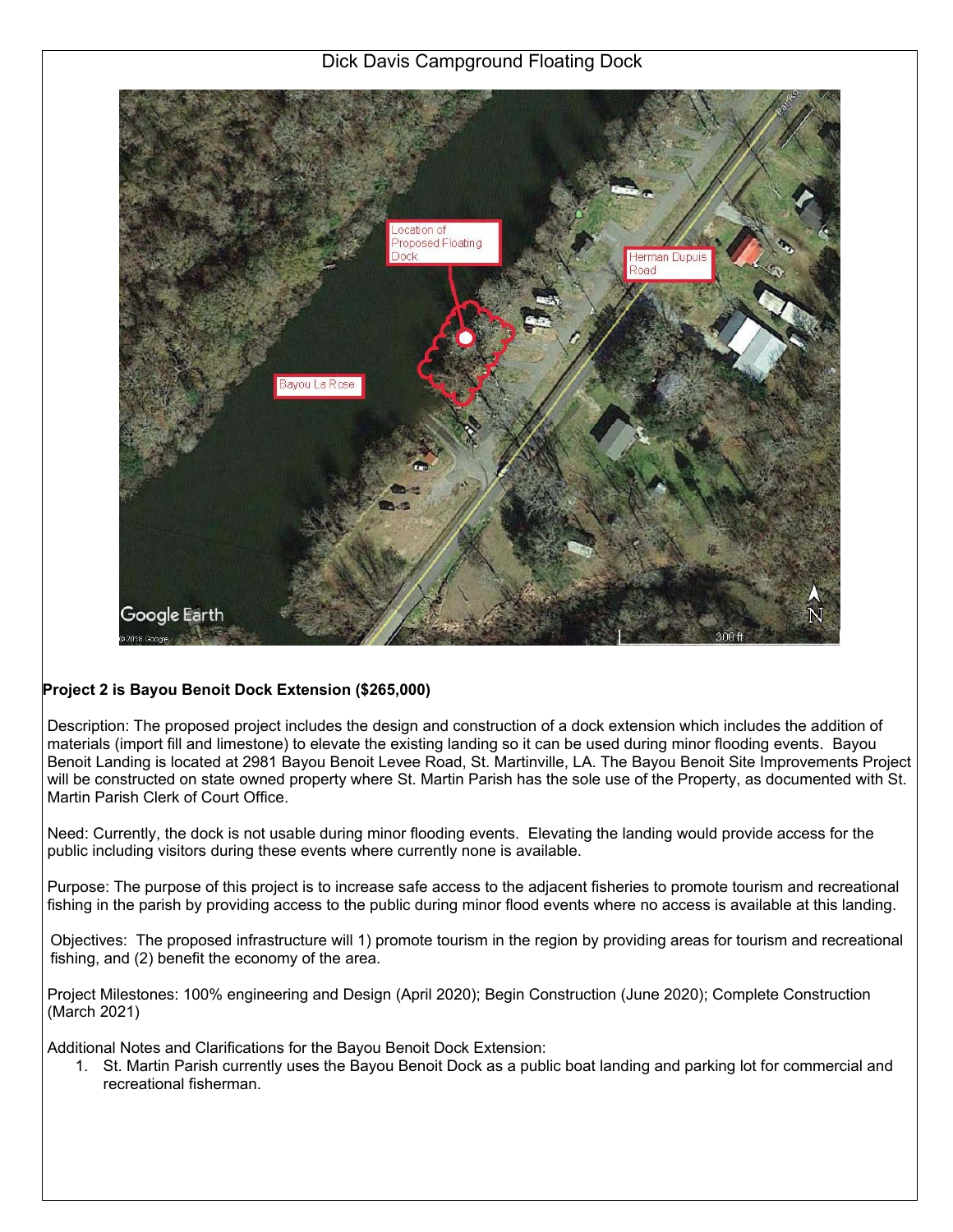Location: Bayou Benoit Dock - Par Rd 169 (Bayou Benoit Levee Road) (Henderson, LA) (Located within the Gulf Coast Region)

Coordinates: 30° 06' 05.24" N; 91° 37' 38.81" W



 2. How the applicant made the multiyear plan available for 45 days for public review and comment, in a manner calculated to obtain broad‐based participation from individuals, businesses, Indian tribes, and non‐profit organizations, such as through public meetings, presentations in languages other than English, and postings on the Internet. The applicant will need to submit documentation (e.g., a copy of public notices) to demonstrate that it made its multiyear plan available to the public for at least 45 days. In addition, describe how each activity in the multiyear plan was approved after consideration of all meaningful input from the public and submit documentation (e.g., a letter from the applicant's leadership approving submission of the multiyear plan to Treasury or a resolution approving the applicant's multiyear plan).

After the preliminary review of the St. Martin Parish Multi-Year Implementation Plan by the US Department of Treasury, the parish government published public notices in the parish's official journal, Teche Today, on July 3<sup>rd</sup>, July 10<sup>th</sup>, and July 17<sup>th</sup> (3 consecutive weeks), announcing the public comment period of the multi-year implementation plan and providing instructions for comment submittal through email, hand written mail, or in-person discussion. The plan was posted on the parish website (https://www.stmartinparish.net/restore-act-multiyear-implementation-plan) and made available for public review and comment for 45 days. There were no comments received from the public on the multi-year plan during the comment period.

After the public comment period, the multi year implementation plan was approved by parish leadership in a letter from Parish President Chester Cedars to the Office of Gulf Coast Restoration dated August 6, 2019.

 required to complete this Information collection, including the time to review instructions, search existing data resources, gathering and According to the Paperwork Reduction Act of 1995, no persons are required to respond to a collection of information unless it displays a valid OMB control number. The valid OMB control number for this information collection is 1505‐0250. Comments concerning the time maintaining the data needed, and completing and reviewing the collection of information, should be directed to the Department of the Treasury, Office of Gulf Coast Restoration, 1500 Pennsylvania Ave., NW, Washington, DC 20220.